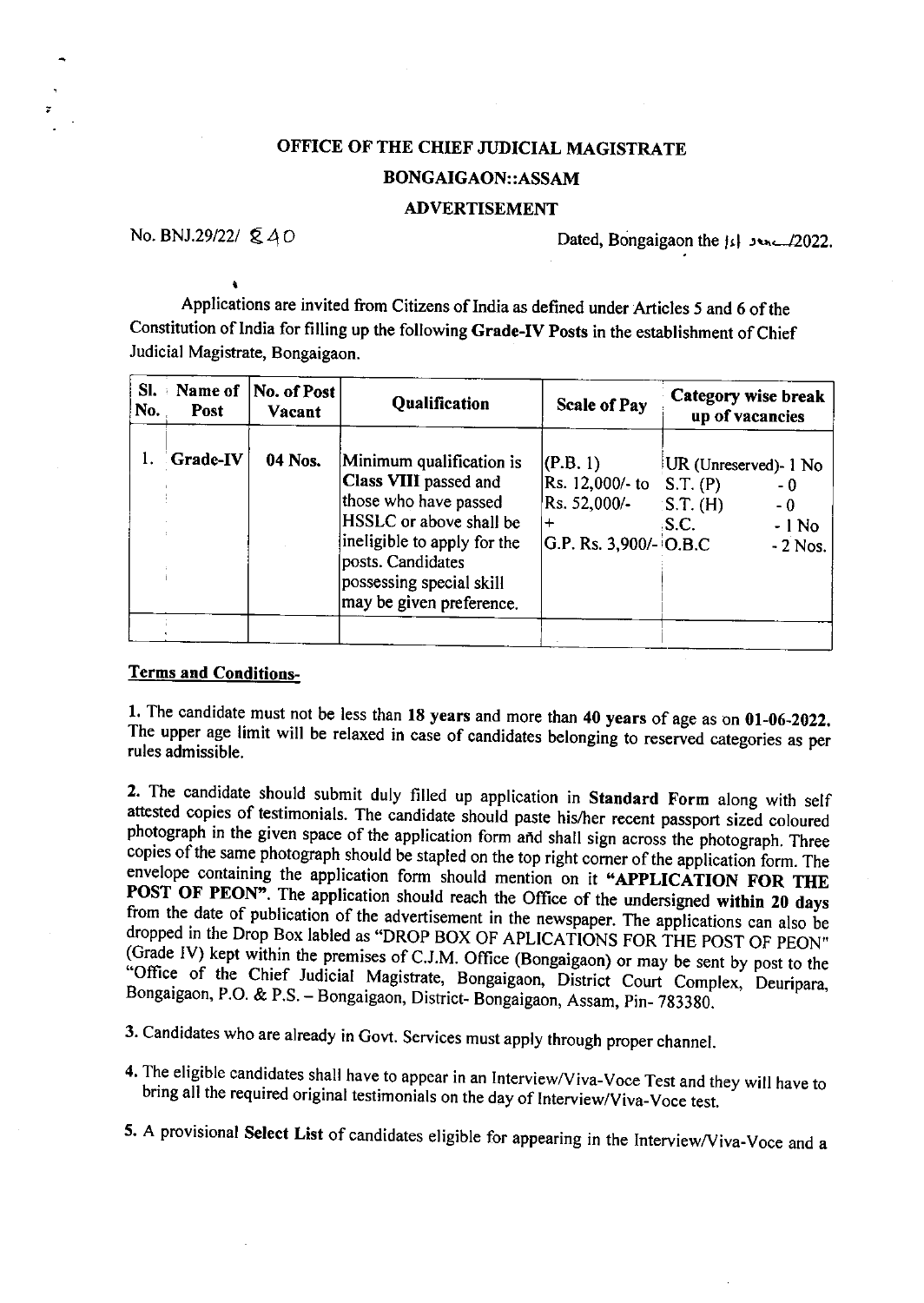Reject list along with the date, time and venue of viva-voce/lnterview will be notified in due course of time in the official website of District Judiciary (www.bongaigaonjudiciary.gov.in) and in the oflice Notice Board of the undersigned. No separate call letters will be issued to the candidates from this office for Interview/Viva-Voce.

6. No T.A./D.A. will be paid for appearing in the interview.

Ď.

7. If any candidate is found to have suppressed his/her educational qualification or give any wrong information at the time of applying for the post, his/her candidature shall be liable to be rejected or terminated.

8. Valid Employment Exchange Registration number is mandatory.

9. Incomplete applications, applications without proper supporting documents or unsigned applications will be summarily rejected.

10. Applications submitted in any other mode, except as indicated, will be summarily rejected without any communication. Application received after due date will be rejected. The appointing authority shall not be responsible under any circumstances for any postal delay.

11. The Pension and other retirement benefits will be governed by the "New Defined Contributory Pension Scheme" of the Govt. of Assam.

12. Candidates who are already in Govt. Service will have to submit "No Objection Certificate" from proper authority at the time of Vive-Voce/Interview, if shortlisted for the Interview/Viva-Voce.

13. The undersigned reserves the right to cancel the advertisement, alter/modify any terms or conditions of the advertisement at any stage.

14. Canvassing directly or indirectly shall disqualify a candidate.

15. The application shall be addressed to the Chief Judicial Magistrate, Bongaigaon.

16. The applicants shall mention their mobile number in the application.

sd/- Chief Judicial Magistrate, Bongaigaon (Assam).

Memo No.-666 .29 22 |  $\mathbb{Z}$  41-5 . Dated, Bongaigaon the  $\{1, 1\}$ - June  $\{21.2...$ 

Copy forwarded to:-

- 
- I. The Registrar (Vigilance), Hon'ble Gauhati High Court, Guwahati.<br>2. The Registrar (Admin) cum- In-charge Recruitment Board, Hon'ble Gauhati High Court, Guwahati.
- 3. The Hon'ble District & Sessions Judge, Bongaigaon.